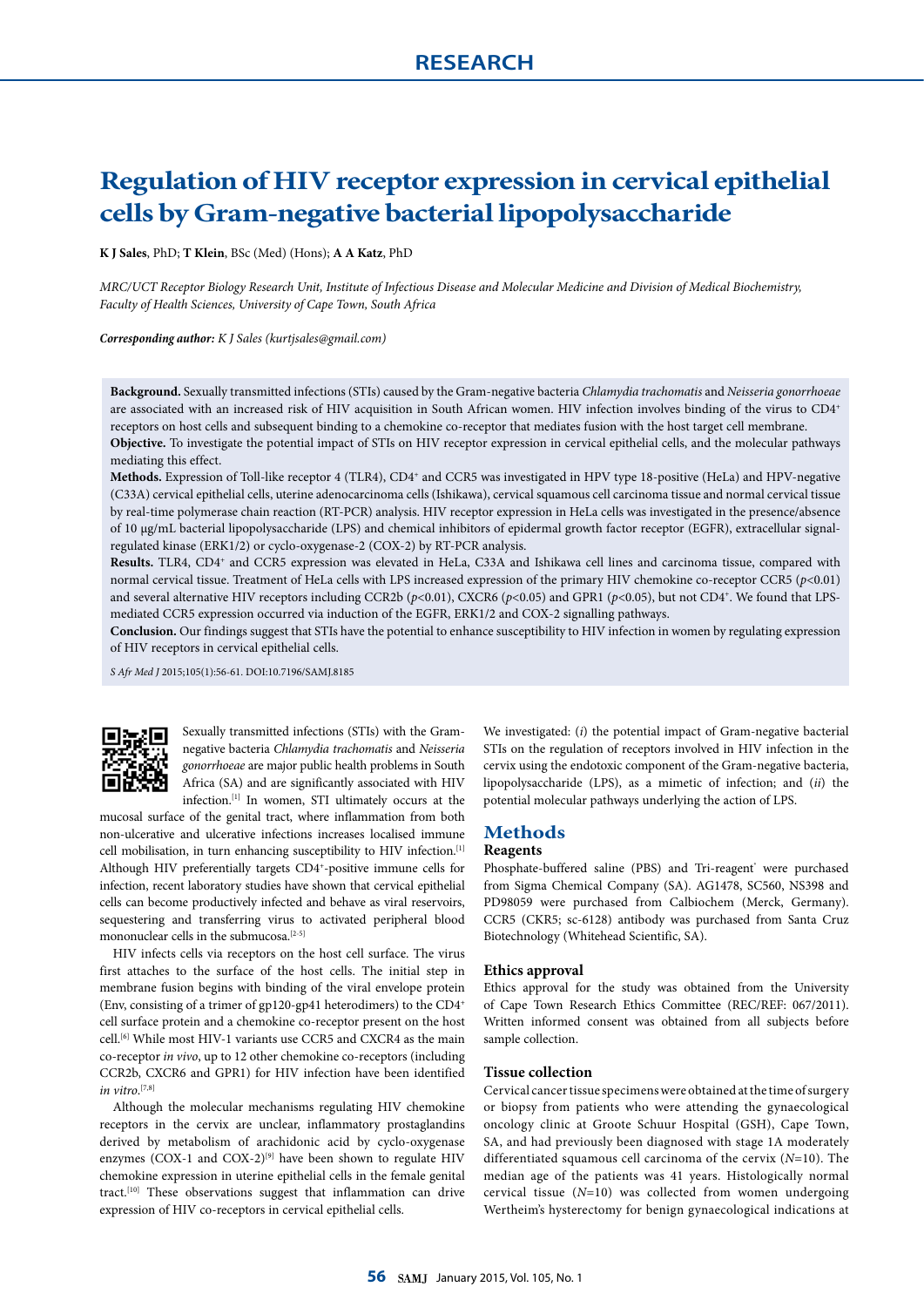GSH. The median age of these patients was 50.5 years. Sections of tissue were excised from the ectocervix-transformational zone by a specialist pathologist. Tissue sections were placed into a 15 mL collection tube containing serum-free Dulbecco's Modified Eagle Medium supplemented with 1% penicillin-streptomycin. The tubes were placed on ice and transported to the laboratory. Each sample was divided equally into aliquots before snap-freezing using liquid nitrogen.

#### **Cell culture and treatments**

HeLa cells authenticated and verified as cervical adenocarcinoma cells containing HPV type 18 were purchased from Bio-Whittaker (UK). C33A cells were a gift from Prof. Virna Leaner (Division of Medical Biochemistry, University of Cape Town). Ishikawa cells were obtained from the European Collection of Cell Culture (UK). All cell lines were cultured as described previously.[10] For HeLa cell experiments, cells were seeded at a density of  $2 \times 10^5$ cells in 3 cm dishes and allowed to attach and grow overnight. The following day, cells were serum starved for 24 hours in serum-free medium. Cells were then treated with vehicle (PBS) or 10  $\mu$ g/mL LPS for 4, 8, 16 or 24 hours. For inhibitor experiments, cells were serum starved and treated with inhibitor alone or 10 µg/mL LPS and inhibitor of epidermal growth factor receptor (EGFR) tyrosine kinase (AG1478; 200 nM), extracellular signal-regulated kinase (ERK1/2) (PD98059; 50 µM), COX-1 (SC-560; 10 µM) or COX-2 (NS398; 10  $\mu$ M). The concentrations of chemical inhibitors were determined empirically by titration using the IC50 values from the manufacturer as a guide. At the concentrations and time used, the inhibitors showed no adverse effect on cell viability. Fold increase was calculated by dividing the values obtained from the LPS only/ LPS plus inhibitor treatments by the vehicle only/vehicle plus inhibitor treatments.

#### **Real-time polymerase chain reaction (RT-PCR) analysis**

RNA was extracted using Tri-reagent (Sigma) following the manufacturer's guidelines and reverse transcribed as described previously.<sup>[10]</sup> All gene expression experiments were carried out on an Illumina Eco™ quantitative RT-PCR machine and detected using SYBR green (Bioline, Celtic Molecular, SA) incorporation during

| Table 1. Primer sequences for RT-PCR            |                           |
|-------------------------------------------------|---------------------------|
| Gene target                                     | Primer sequence           |
| $CD4$ <sup>+</sup> FOR                          | CTAAGCTCCAGATGGGCAAG      |
| $CD4$ <sup>+</sup> REV                          | CACCACCAGGTTCACTTCCT      |
| CCR5 FOR                                        | AGCTATGCAGGTGACAGAGACTCTT |
| CCR5 REV                                        | TCCCCGACAAAGGCATAGAT      |
| CCR <sub>2</sub> b FOR                          | TGCCTGACTCACACTCAAGG      |
| <b>CCR<sub>2</sub>b</b> REV                     | GGCTTCTCAGCAACTGAACC      |
| <b>CXCR4 FOR</b>                                | CAGTGGCCGACCTCCTCTT       |
| <b>CXCR4 REV</b>                                | CAGTTTGCCACGGCATCA        |
| CXCR6 FOR                                       | GGTTCTTCTTGCCACTGCTC      |
| <b>CXCR6 REV</b>                                | CATGAGGTTGAAGGGCATCT      |
| <b>GPR1 FOR</b>                                 | TTCTGCCCCTGTACATCTCC      |
| <b>GPR1 REV</b>                                 | AGAAGCCAAAAGCCAGATGA      |
| TLR4 FOR                                        | AGAGTTTCCTGCAATGGATCAAG   |
| TLR4 REV                                        | TGCTTATCTGAA GGTGTTGCACAT |
| $RT-PCR = real-time polymerase chain reaction.$ |                           |

the PCR reaction. Sequences of PCR primers used are outlined in Table 1. A melt curve was performed for each PCR reaction, and all PCR products gave a single peak confirming the purity of the PCR product. Results were calculated using the comparative cycle threshold (Ct) method, and expression of each cDNA sample was normalised for RNA loading using the average Ct value obtained from two independent reference genes (18s ribosomal RNA and glyceraldehyde 3-phosphate dehydrogenase) as internal controls. All data were expressed relative to an endogenous control of HeLa cell cDNA included in each experiment or converted to fold increase, which was determined by dividing the relative expression of the treatment group by the relative expression of each control group. The experiment was conducted in duplicate and data were presented as means (standard error of the mean (SEM)).

#### **Western blot analysis**

Cell lysis, protein quantification and immunoblot experiments were conducted as described previously,<sup>[11]</sup> using a specific CCR5 antibody. CCR5 protein was revealed by chemiluminescence and quantified using a UVP BioSpectrum 500 Imaging System (Scientific Group, SA). The experiment was conducted three times and data were presented as means (SEM).

#### **Statistical analysis**

Statistical analysis was performed using one-way analysis of variance and the Newman-Keuls multiple comparison or Dunnett post-hoc test to compare differences in gene expression between the experimental groups. A paired *t*-test was conducted between vehicle and LPS-treated cells on the untransformed means, before conversion to fold increase. An unpaired *t*-test was used to compare CCR5 expression in samples treated with LPS in the presence of signalling inhibitors with that in samples treated with LPS only. Analysis and histograms were generated using Graphpad Prism software version 5.00 (Graph Pad, USA). Data were considered significant at *p*<0.05.

### **Results**

#### **Expression of TLR4, CD4+ and CCR5 in uterine-cervical cells and tissues**

We hypothesised that the endotoxic LPS component of the Gramnegative bacteria *C. trachomatis* and *N. gonorrhoeae*, often transmitted during sexual intercourse and deposited in the vagina and cervix, could impact on HIV receptor expression in the cervical mucosa. LPS mediates its effect via a signalling receptor, Toll-like receptor 4 (TLR4), to alter signal transduction pathways and increase inflammatory gene expression. We initially investigated the expression of TLR4 in HPV type 18-transformed cervical cancer cells (HeLa), HPV-negative cervical cancer cells (C33A), uterine endometrial adenocarcinoma cells (Ishikawa), cervical squamous cell carcinoma tissue and normal cervical tissue by quantitative RT-PCR analysis.

We found differential expression of TLR4 (Fig. 1, A), CCR5 (Fig. 1, B) and CD4<sup>+</sup> (Fig. 1, C) in all cell lines and tissues investigated. TLR4 expression was higher in HeLa cells, Ishikawa cells and cancer tissues than in C33A cells or normal cervical tissue (Fig. 1, A; \**p*<0.05, \*\**p*<0.01). CCR5 (Fig. 1, B; *p*<0.05) and CD4+ (Fig. 1, C; *p*<0.05) expression was elevated in cervical cancer tissue compared with normal cervical tissue, but was not significantly different from expression in HeLa cells, C33A cells or Ishikawa cells.

**LPS regulates expression of HIV receptors in HeLa cells** Since we had determined that TLR4 was present in cervical tissues and could therefore mediate inflammatory signalling in the cervical mucosa,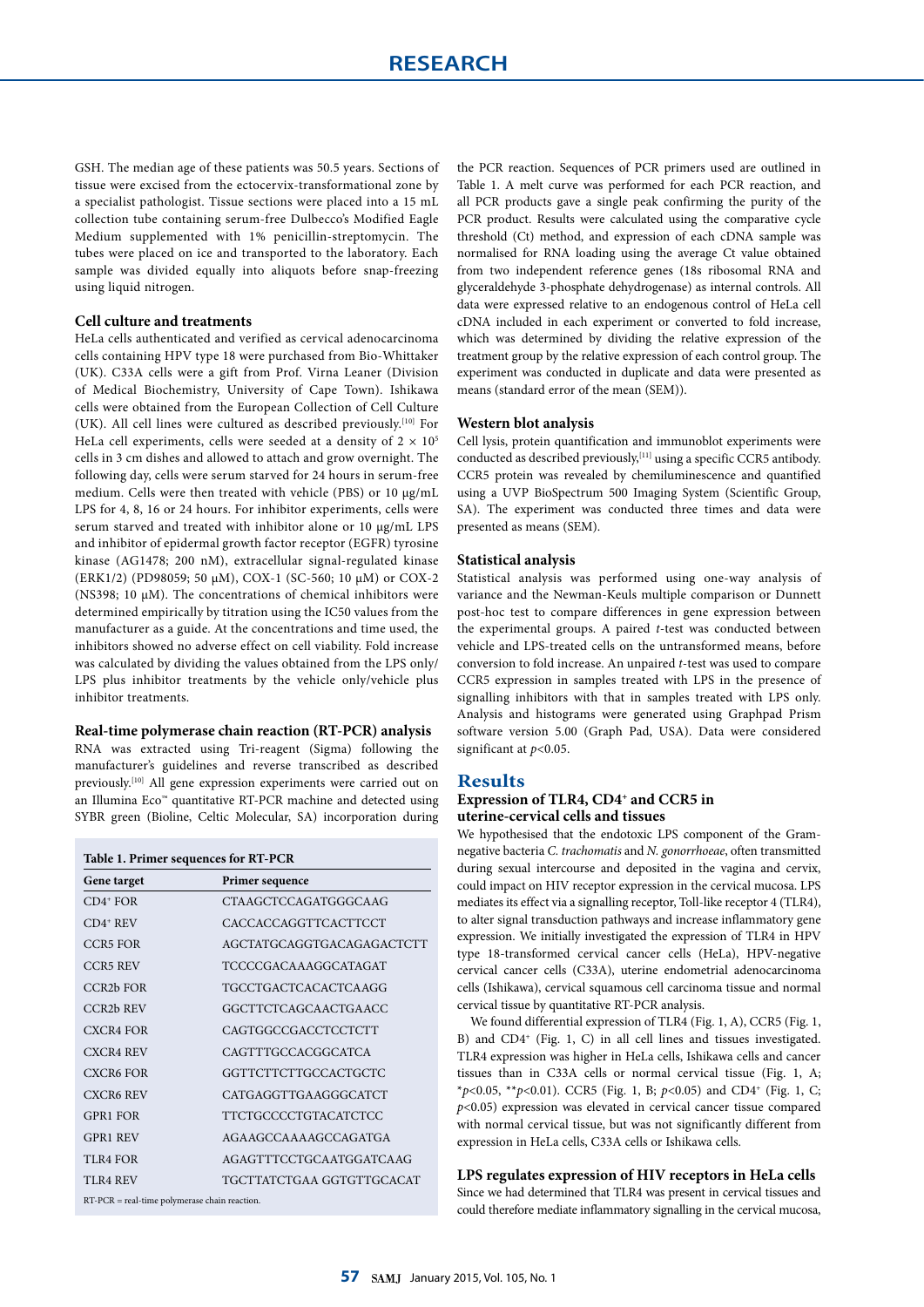

*Fig. 1. Relative expression of TLR4 (A), CCR5 (B) and CD4+ (C) in uterine-cervical cells and tissues (HeLa cells (*n*=3), C33A cells (*n*=3), Ishikawa cells (*n*=3), cervical squamous cell carcinoma tissue (*n*=10) and normal cervical tissue (*n*=10)), as determined by quantitative RT-PCR analysis. \* and \*\* represent significance at* p*<0.05 and* p*<0.01, respectively, as determined by analysis of variance with Dunnett's post-test analysis. Data are presented as means (SEM). (TLR4 = Toll-like receptor 4; RT-PCR = real-time polymerase chain reaction; SEM = standard error of the mean.)*

we next investigated the impact of LPS stimulation on HIV receptor expression in cervical epithelial cells, using HeLa cells as a model system. HeLa cells were treated with vehicle (dark bars in Fig. 2) or LPS (light bars) for 4, 8, 16 and 24 hours, and the RNA was extracted and subjected to reverse transcription and quantitative RT-PCR analysis. We found that CCR5 expression increased in a time-dependent manner, reaching a maximum at 24 hours (Fig. 2, A; *p*<0.01). We found no significant alteration in expression levels of the main HIV receptor CD4<sup>+</sup> in response to LPS treatment at any time point investigated (Fig. 2, B).

HIV-1 and HIV-2 strains have been reported to be capable of utilising several alternative chemokine receptors, including CCR2b, CXCR4, CXCR6 and GPR1, to mediate infection of cells.<sup>[7,8]</sup> We found that LPS stimulation of HeLa cells increased CCR2b (Fig. 2, C;  $p$ <0.01), CXCR6 (Fig. 2, E; *p*<0.05) and GPR1 (Fig. 2, F; *p*<0.05) at 4, 8 and 24 hours, respectively, compared with vehicle-treated cells. In contrast, we found no difference in CXCR4 receptor expression in HeLa cells treated with LPS at any time point investigated (Fig. 2, D). These data indicate that LPS could potentially regulate expression of a host of chemokine co-receptors in the cervix, which could mediate infection of cells by HIV strains capable of utilising alternative CD4+ -co-receptor combinations, different from CD4<sup>+</sup>-CCR5 or CD4<sup>+</sup>-CXCR4.

### **LPS induces CCR5 receptor expression via the EGFR, COX-2 and ERK1/2 pathways**

Since CCR5 is the main receptor utilised by HIV strains for infection, we focused our analysis on this molecule. We have previously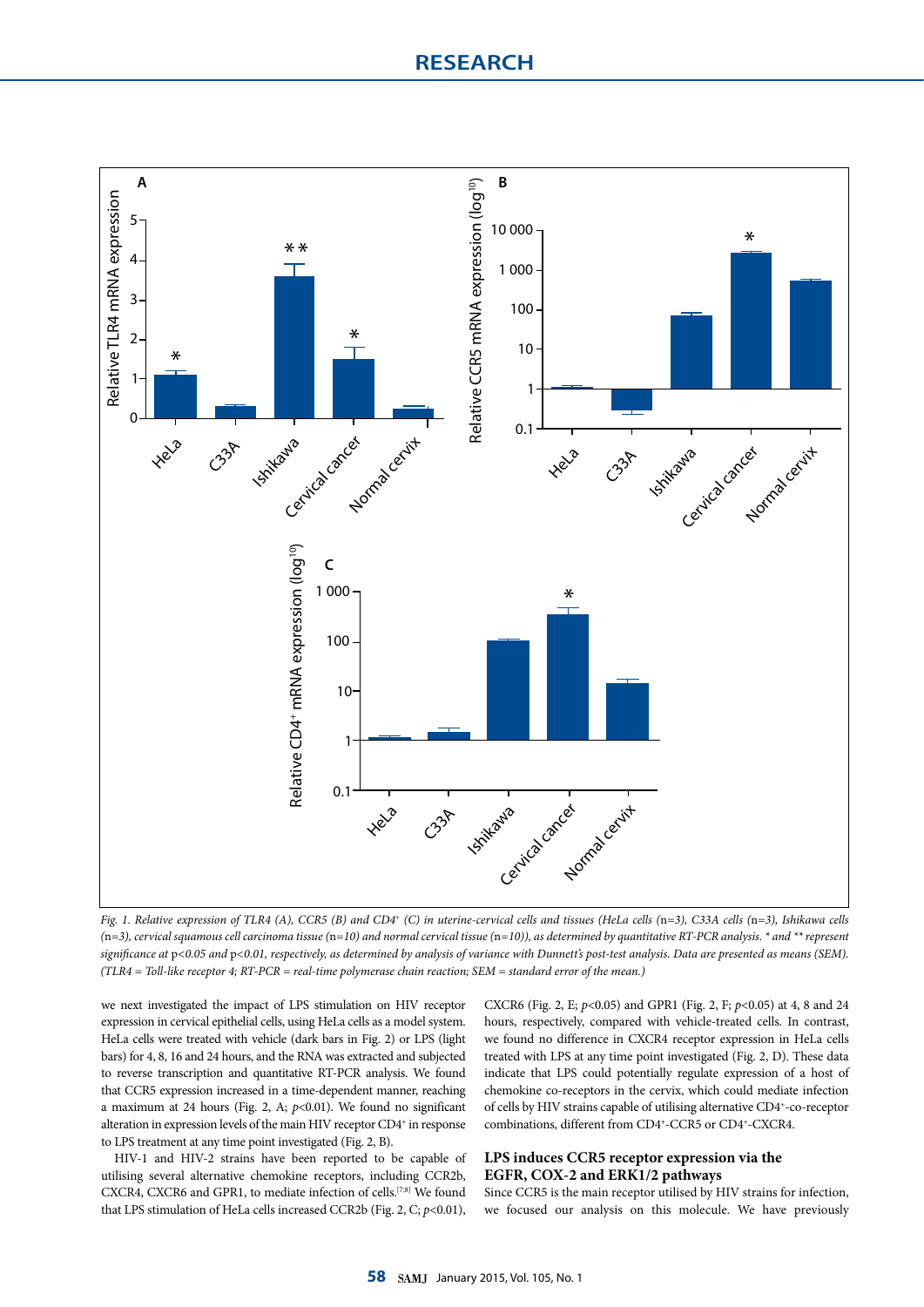

*Fig. 2. LPS induces expression of HIV chemokine co-receptors in HeLa cells. (A) CCR5, (B) CD4+, (C) CCR2b, (D) CXCR4, (E) CXCR6 and (F) GPR1 mRNA expression as determined by RT-PCR analysis. HeLa cells were treated with control (PBS, dark bars) or 10 µg/mL LPS (light bars) for 4, 8, 16 or 24 hours. Data are presented as means (SEM) from six individual experiments done in duplicate. \* and \*\* indicate significance at* p*<0.05 and* p*<0.01, respectively, for treatment v. control as determined by the paired* t*-test and analysis of variance. (LPS = lipopolysaccharide; RT-PCR = real-time polymerase chain reaction; PBS = phosphate-buffered saline; SEM = standard error of the mean.)*

highlighted a role for the inflammatory COX-prostaglandin pathway in mediating chemokine receptor expression in the female reproductive tract via the EGFR and ERK1/2 pathways.<sup>[10]</sup> In the present study, we investigated the role of the EGFR, ERK1/2 and COX pathways in regulating CCR5 expression, using a panel of specific

chemical inhibitors of cellular signalling. HeLa cells were treated with vehicle or LPS in the presence/absence of inhibitors of EGFR kinase (AG1478), ERK1/2 (PD98059), COX-1 (SC560) or COX-2 (NS398) for 24 hours, and the mRNA and protein were subjected to quantitative RT-PCR (Fig. 3, A) and Western blot (Fig. 3, B) analysis,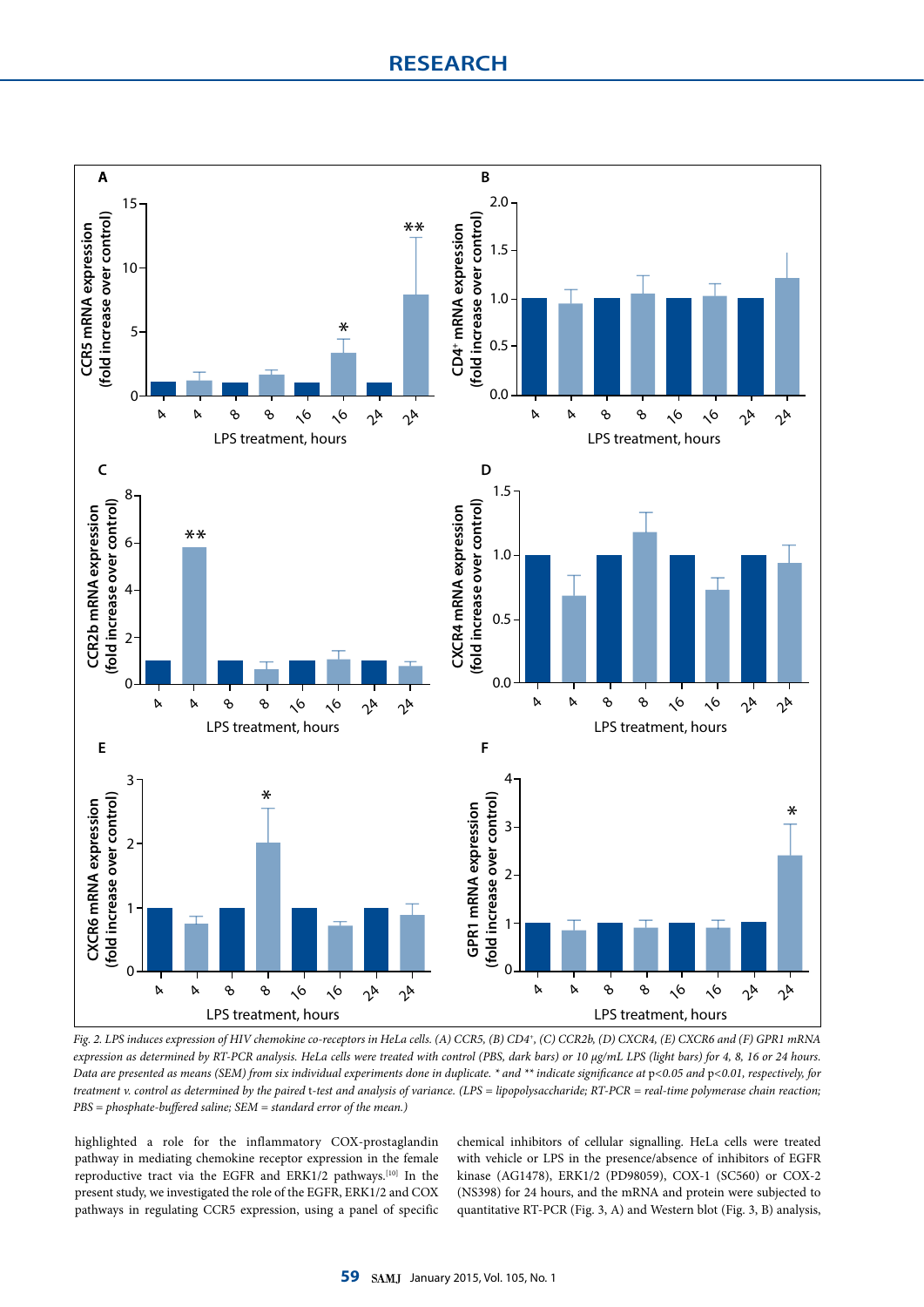

*Fig. 3. Effects of chemical inhibitors of specific signal transduction pathways on CCR5 expression. Chemical inhibitors used: EGFR kinase (AG1478), ERK1/2 (PD98059), COX-1 (SC560) and COX-2 (NS398). HeLa cells were treated with vehicle or inhibitor in the presence/absence of 10 µg/mL LPS for 24 hours. (A) CCR5 mRNA expression was analysed and quantified using quantitative RT-PCR analysis. (B) LPS regulation of CCR5 protein expression was confirmed by Western blot analysis using a specific CCR5 antibody. Data are represented as means (SEM) of three independent experiments. \* and \*\* represent significance at* p*<0.05 and* p*<0.01, respectively, as determined by the unpaired* t*-test. (EGFR = epidermal growth factor receptor; LPS = lipopolysaccharide; ERK1/2 = extracellular signal-regulated kinase; RT-PCR = real-time polymerase chain reaction; SEM = standard error of the mean; NS = not significant.)*

respectively. We found that AG1478, PD98059 and NS398, but not SC560, significantly inhibited the LPS-mediated induction of CCR5 mRNA (Fig. 3, A) and protein (Fig. 3, B) in HeLa cells ( $p$  < 0.05,  $*$ *\*p*<0.01).

### **Discussion**

Inflammation of the cervical mucosa is considered a significant risk factor for HIV infection.[1] However, the roles of inflammatory mediators and STIs in regulating pathways involved in HIV infection in the cervix have yet to be fully elucidated. The endotoxic component of Gram-negative bacteria, LPS, is found on the outer bacterial membrane and is responsible for eliciting strong immune responses, associated with infection, by binding to and activating TLR4.<sup>[12]</sup> We hypothesised that this endotoxic component of Gram-negative bacteria, which is abundantly part of the make-up of *C. trachomatis* and *N. gonorrhoeae*, could regulate chemokine receptors and pathways with known roles in HIV infection in cervical epithelial cells to enhance susceptibility of the genital tract to infection.

To investigate whether the endotoxic component of Gram-negative bacteria, LPS, could have an impact on cervical epithelial cells, we screened several uterine-cervical epithelial cell lines, cervical squamous cell carcinomas and normal cervical cells to determine whether TLR4 was present. We found that all cell lines and tissues expressed TLR4, the signalling receptor for LPS, as well as the main HIV receptors CD4+ and CCR5. These findings indicated that all cell lines and tissues expressed the necessary cellular machinery to mediate infection of the cervix by Gram-negative bacteria and HIV.

The epithelial compartment of several tissues in the human body, including the gastrointestinal tract, prostate and cervix, has been implicated in the uptake and transport of HIV to submucosal leucocytes.[5,13] Of significance to our study is the observation that cervical epithelial cells can behave as viral reservoirs, to sequester and transfer virus to activated peripheral blood mononuclear cells in the submucosa.[2,5,14] Moreover, several studies have shown that levels of CCR5 in cells positively correlate with HIV infectivity and levels of cellular activation *in vivo*. [4,15,16]

It is therefore plausible that any mechanism that enhances CCR5 expression, or indeed expression of other alternative HIV co-receptors such as CCR2b, CXCR6 and GPR1 investigated in this study, could enhance HIV susceptibility. In sexually active women, this could be enhanced by bacterial STIs mediated by *C. trachomatis* and *N. gonorrhoeae*. These agents of infection could mediate HIV infection both directly by regulating cell surface expression of chemokine G protein-coupled receptors to mediate virus fusion and infection and indirectly by facilitating the recruitment of CD4+ positive immune cells into the local cervical environment, which could then be targeted by HIV for infection.

Exploring the intracellular pathways mediating the induction of CCR5 by LPS, we found that LPS regulates CCR5 mRNA and protein expression in HeLa cells via the EGFR, ERK1/2 and inflammatory COX-2 pathways. Many pathological disorders or diseases, including cervical cancer, have been characterised by the exacerbated activation and maintenance of these inflammatory pathways.[17] Over the past two decades, significant attention has been paid to inhibition of the inflammatory COX enzyme pathway as a potential therapeutic intervention strategy for a host of inflammatory diseases. Our observations of the role of COX-2 in regulating CCR5 expression suggest that administration of non-steroidal anti-inflammatory drugs such as aspirin to suppress COX-2 expression in sexually active women with lower urinary tract bacterial infections might also suppress inflammatory pathways that regulate HIV receptor expression and susceptibility to HIV infection.

Our study shows that the endotoxic LPS component of bacterial STIs, which are very common in sexually active women, often in the absence of any symptoms of infection, can regulate expression of HIV receptors in the cervical epithelium. Since levels of HIV receptor positively correlate with HIV infectivity, and since the cervical mucosa is known to become productively infected by virus,